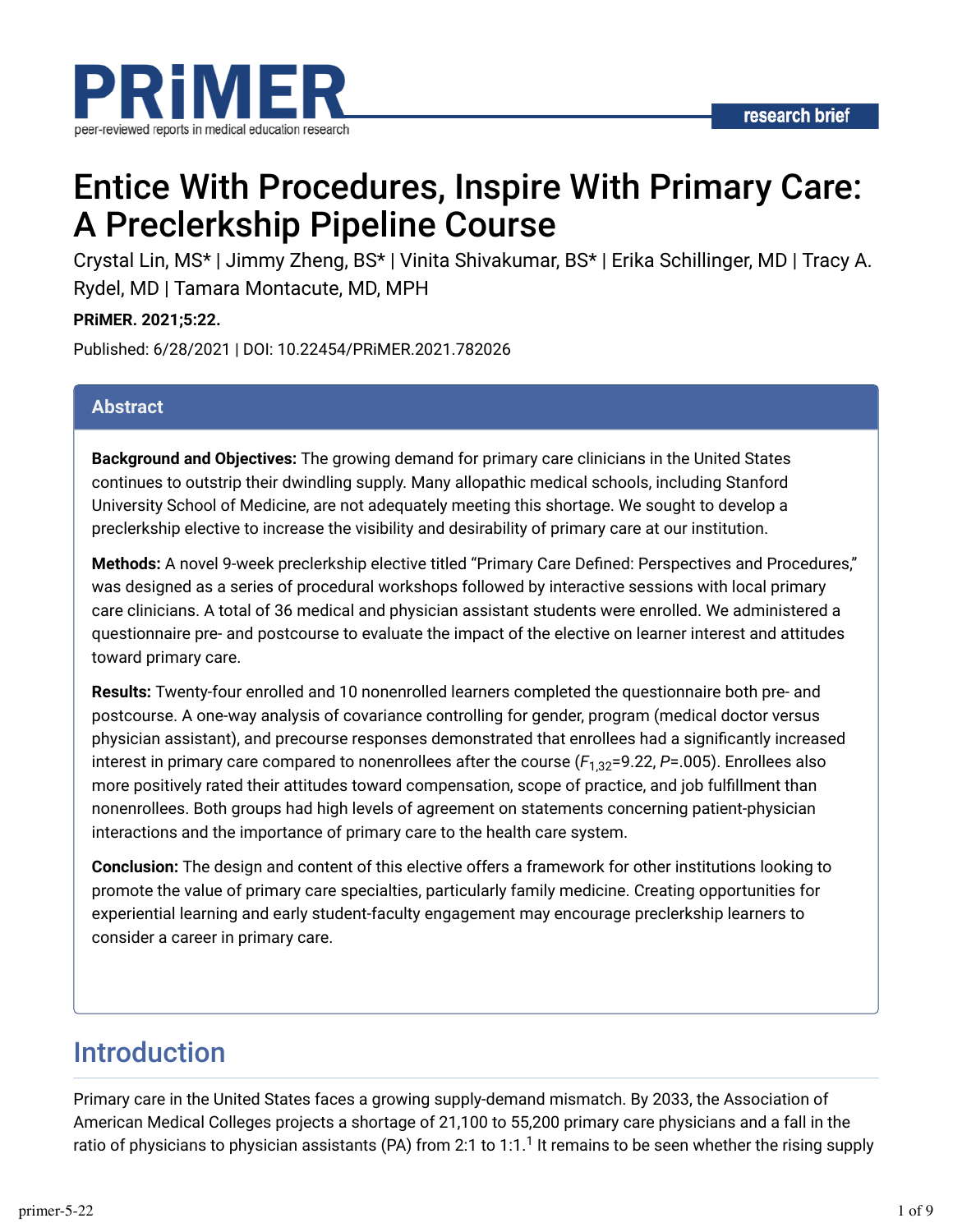of PAs will offset demand for primary care. $^1$  However, increasing proportions of US MD and PA graduates choose to subspecialize each year. $^{2\text{-}4}$  US medical institutions are not increasing the number of students committed to primary care careers, with less than 10% of graduates over the past decade entering a family medicine residency. 5-6

Stanford University School of Medicine is a private academic medical center with 90 MD and 25 PA students annually. From 2011 to 2020, fewer than 5% of each graduating class on average matched into family medicine residencies. Although more students enter internal medicine (21%) or pediatric (7%) residencies, most subspecialize.<sup>7</sup> Current efforts to foster primary care interest include a patient-centered elective course, student interest groups, and faculty mentorship for research. Clerkship students spend a month in a family medicine rotation and may opt for primary care electives. Despite these opportunities, the pool of students interested in primary care remains modest.

To cultivate early primary care interest among preclerkship students, we developed a novel seminar titled "Primary Care Defined: Perspectives and Procedures." The course was split into procedural workshops and interactive sessions highlighting clinician perspectives to promote experiential learning and professional mentorship.<sup>8,9</sup> While similar educational strategies have been successfully applied to emergency medicine, anesthesiology, and surgical fields, none have been reported for primary care specialties.<sup>10</sup> We hypothesized that early preclinical exposure to hands-on learning and meaningful clinical interactions would improve enrollees' interest and attitudes toward a career in primary care, as measured by a modified validated Family Medicine Attitudes Questionnaire.

## Methods

### *Course Design*

This elective was a weekly, 1-hour, lunchtime seminar for Stanford preclerkship students. Following an introductory session, there were four case-based procedural workshops and four interactive sessions. Procedures included abscess incision and drainage, joint injection, intrauterine device insertion, and shave biopsy. Workshops included a patient case, a live demonstration, and small-group practice with an MD or PA facilitator. The interactive sessions addressed key topics such as work-life fit, salary, and posttraining trajectories through panel discussions or breakout groups with clinicians. Speakers from family medicine, internal medicine, and pediatrics across different practice settings were invited. Full details on our curriculum and workshop supplies can be found in the STFM Resource Library.<sup>11</sup>

### *Outcomes Evaluation*

To evaluate changes in enrollees' attitudes toward primary care, we modified the previously-validated 14-item Family Medicine Attitudes Questionnaire, which covers six domains (patient relationships, competence and expertise, lifestyle, research, specialty importance, and shortage). $^{12}$  Our final unvalidated survey contained 11 5-point Likert scale items from the original instrument, $^{13}$  with an additional question assessing interest in primary care, scaled from 1 to 7 for greater statistical sensitivity.<sup>14</sup> We administered the survey during the first and last weeks of the academic quarter. A nonenrolled control group was recruited through school mailing lists. No compensation was offered for completing the questionnaire. We programmed the tool using Qualtrics XM software (Provo, UT).

We used one-way analyses of covariance (ANCOVA) to test the null hypothesis that enrollee attitudes toward primary care were equal to those of control participants. We assigned enrollment status as the fixed factor, with gender, program (MD vs PA), and precourse responses as covariates, based on variables with major differences between enrollees and controls. We also performed an ANOVA of change from baseline to confirm our findings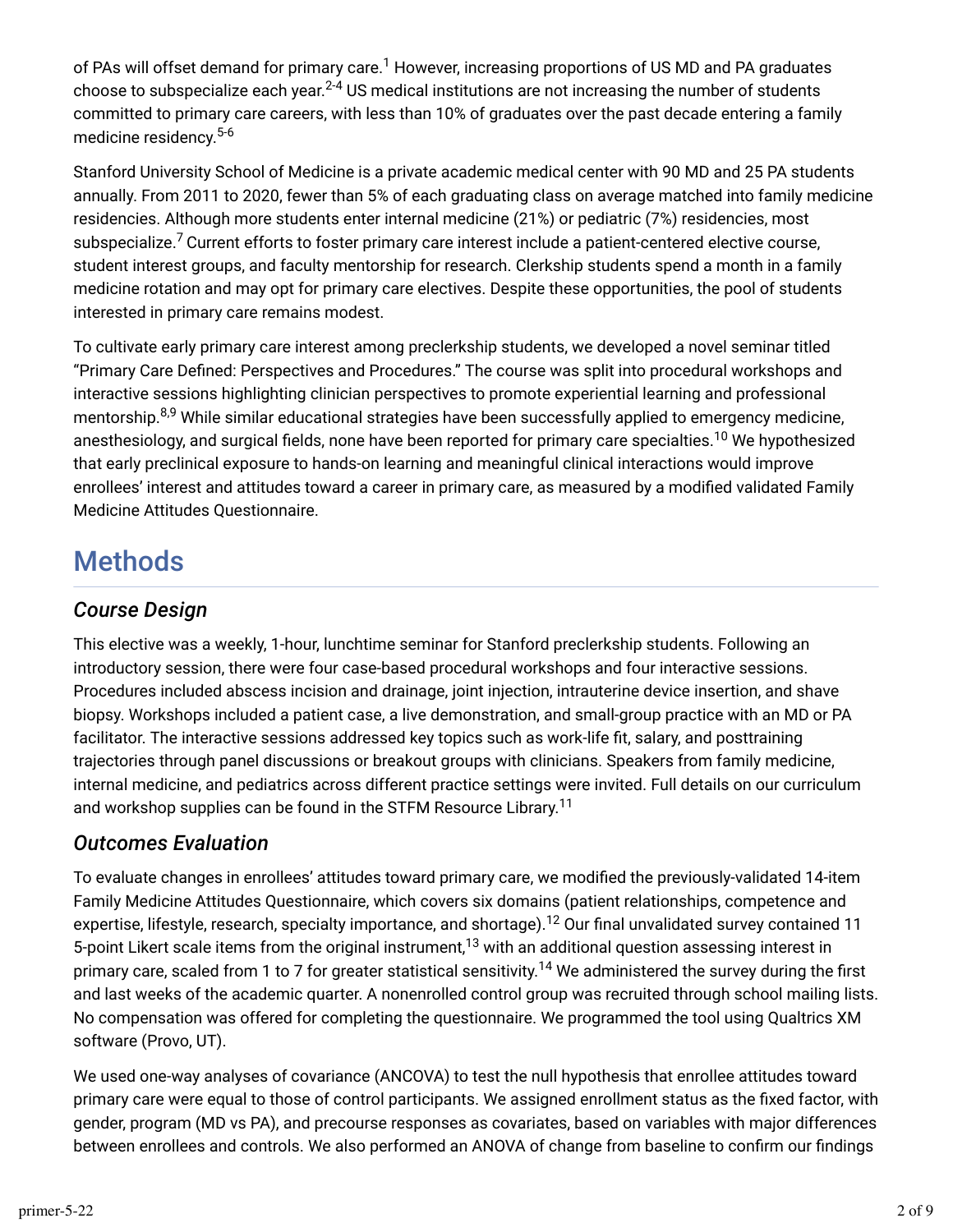due to concern for unconsidered selection bias.<sup>15</sup> We used SPSS software, version 24.0 (IBM Corp, Armonk, NY) for statistical analysis, and set statistical significance at  $P$ <.05.

The Stanford University Institutional Review Board determined that this study did not meet the definition of human subjects' research.

## Results

Twenty-four enrolled and 10 nonenrolled learners completed the pre- and postcourse surveys. Nine enrollees (38%) were MDs and 15 (62%) were PAs, compared to seven (70%) and three (30%) in the nonenrollee group, respectively. Gender distribution was comparable between enrollees (71% female) and nonenrollees (70% female). Table 1 shows other demographic information. Precourse responses were not significantly different between enrollees and nonenrollees (Table 2).

The one-way ANCOVA assessing postcourse level of interest in a career in primary care (correcting for gender, program, and pre-course ratings as covariates) demonstrated a statistically significant difference ( $F_{1,32}$ =9.22; *P*=.005) between enrollees (5.50 out of 7; 95% CI, 5.16-5.84) and nonenrollees (4.49; 95% CI, 3.94-5.05). The one-way ANOVA of change from baseline was similarly significant (F<sub>1,19</sub>=5.10; P=.036), differing primarily in effect size. Significant differences were found in four of the 11 statements, specifically about income, job complexity, career enjoyment, and procedural involvement (Table 3). Statements regarding patient relationships and the importance of primary care (6, 9, 10, 11) received high levels of agreement from both groups. Differences were noted for statements about research and knowledge depth (5, 7, 8), but were not significant.

## **Discussion**

This novel curriculum received highly positive feedback. Learners favored the small class size, high faculty-tostudent ratio, and diversity of skills learned. Constructive feedback included allotting more time for the procedural walk-through and reorganizing stations for smoother workflow. Learners also stressed the value of hearing honest perspectives from clinicians on important topics like income and job fulfillment. We observed high levels of engagement across all sessions, lending credibility to the course design and content.

After the course, enrollees rated their interest in primary care significantly higher than did nonenrollees. They also scored more positively on statements regarding compensation, scope of practice, and job fulfillment. These differences suggest that this elective effectively defined key features of primary care and addressed common misconceptions. $^{16}$  Enrollees and nonenrollees had high levels of agreement with statements concerning patient-physician interactions and the value of primary care, suggesting baseline appreciation of this information. Topics such as research opportunities and interactions between generalists and specialists may deserve more emphasis in future iterations.

### *Limitations*

Students likely enrolled in this course based on preexisting interest in primary care. Other selection factors include interest in procedural exposure or elective credit for graduation. Enrollees may have known more about the domains highlighted during the elective or felt obliged to submit higher ratings despite guarantee of anonymity. Additionally, many enrollees were PA students who might differ from medical students in their educational goals. Effects of precourse scores and program type, however, were controlled for in the ANCOVA. We did not control for home town size, which differed between enrollees and nonenrollees. Notably, a higher proportion of controls came from rural backgrounds, which may correlate with a higher interest in primary care specialties.<sup>17</sup>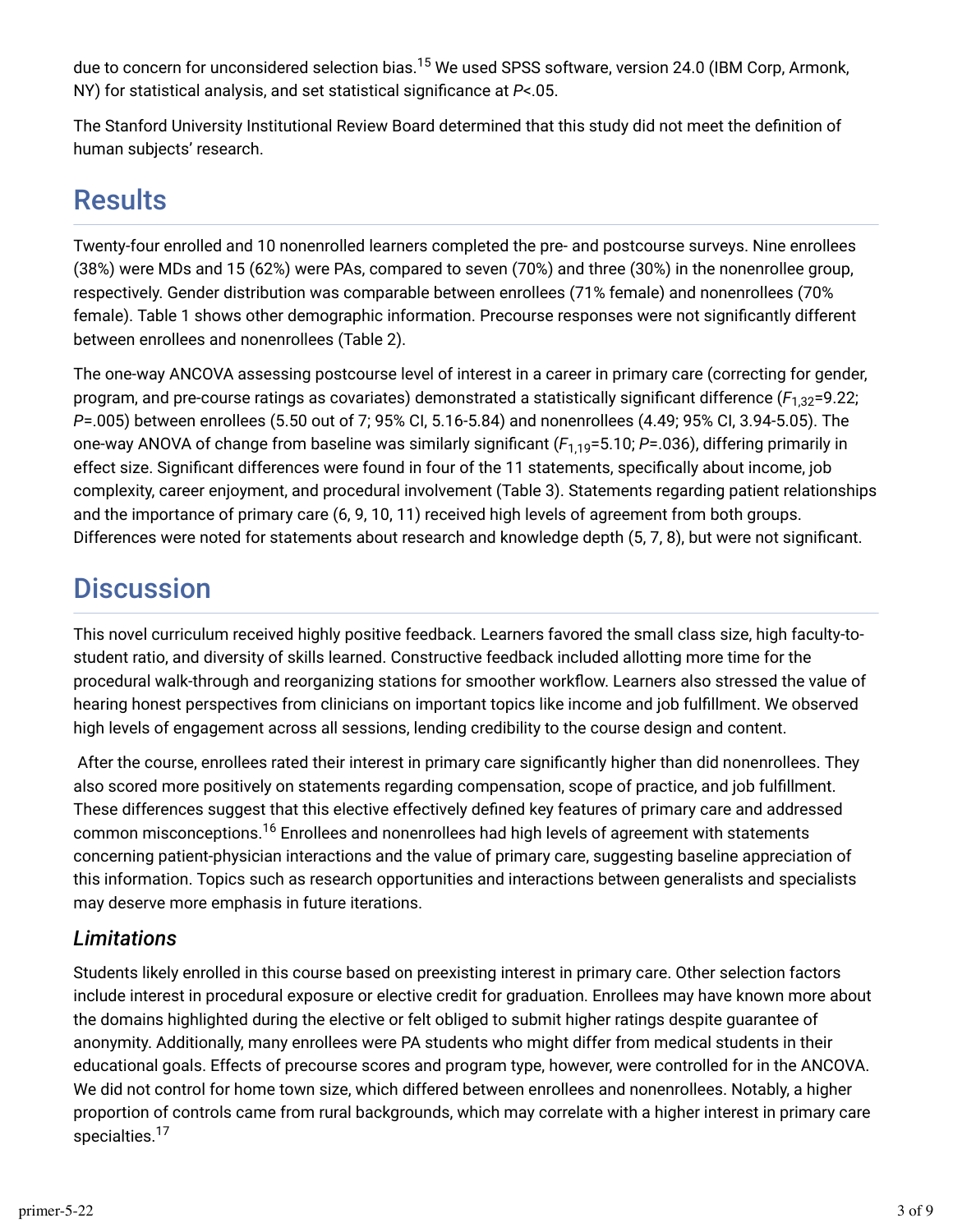While the original survey was validated as an instrument to assess fourth-year medical students' attitudes toward family medicine and likelihood of matching into the specialty, we administered a modified version to preclinical medical students without revalidation, thus limiting the ability to make definitive conclusions based on the survey results. Long-term outcomes, such as match rates into primary care specialties, could not be evaluated given the recency of this course and its small sample size. We also did not stratify student responses by individual primary care specialty. The predominance of PA enrollees will additionally limit generalizability to other institutions. Future instructors should longitudinally follow a larger sample of past and future students for the analysis of residency match outcomes and possible validation of the modified survey instrument.

## **Conclusions**

Our novel elective offers a framework for other medical schools to generate early positive messaging around the activities and impact of primary care specialties. Coupling experiential learning with meaningful studentfaculty engagement may address concerns that deter preclerkship learners from pursuing careers in primary care.

## Tables and Figures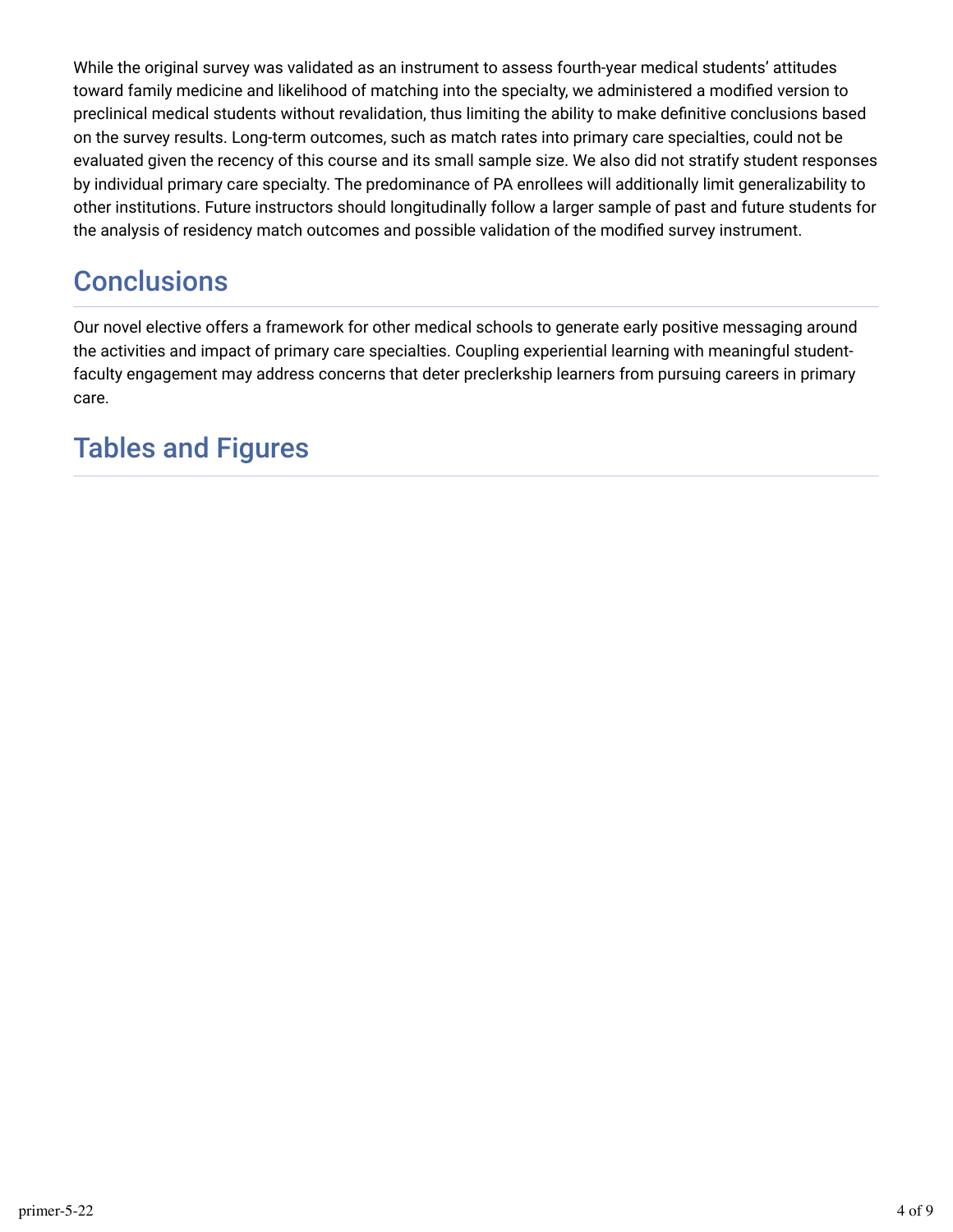|                                           | n (%) or Median (IQR) |                      |  |  |
|-------------------------------------------|-----------------------|----------------------|--|--|
| <b>Characteristic</b>                     | Enrollees, n=24       | Nonenrollees, n=10   |  |  |
| Gender                                    |                       |                      |  |  |
| Female                                    | 17(71)                | 7(70)                |  |  |
| Male                                      | 7(29)                 | 2(20)                |  |  |
| Other                                     | 0(0)                  | 1(10)                |  |  |
| Program                                   |                       |                      |  |  |
| Medical student                           | 9(38)                 | 7(70)                |  |  |
| Physician assistant                       | 15 (62)               | 3(30)                |  |  |
| Race <sup>a</sup>                         |                       |                      |  |  |
| White                                     | 13 (52)               | 8(73)                |  |  |
| Black or African American                 | 1(4)                  | 0(0)                 |  |  |
| Asian                                     | 9(36)                 | 2(18)                |  |  |
| American Indian or Alaska Native          | 1(4)                  | 1(9)                 |  |  |
| Other                                     | 1(4)                  | 0(0)                 |  |  |
| <b>Hometown Size</b>                      |                       |                      |  |  |
| Small city/suburb                         | 15 (63)               | 3(30)                |  |  |
| Small town                                | 5(21)                 | 0(0)                 |  |  |
| Large city                                | 3(13)                 | 2(20)                |  |  |
| Rural                                     | 1(4)                  | 5(50)                |  |  |
| <b>Marital Status</b>                     |                       |                      |  |  |
| Single, never married                     | 20 (83)               | 9(90)                |  |  |
| Married or domestic partnership           | 3(13)                 | 1(10)                |  |  |
| Widowed                                   | 1(4)                  | 0(0)                 |  |  |
| Anticipated Educational Debt <sup>b</sup> | \$135,000 (\$170,000) | \$150,000 (\$97,500) |  |  |

#### Table 1: Survey Respondent Demographics

<sup>a</sup> Category totals may not add to the group sizes due to multiselect answers.<br><sup>b</sup> Debt (eg, loans) upon graduation from current program.<br>Abbreviations: IQR, interquartile range.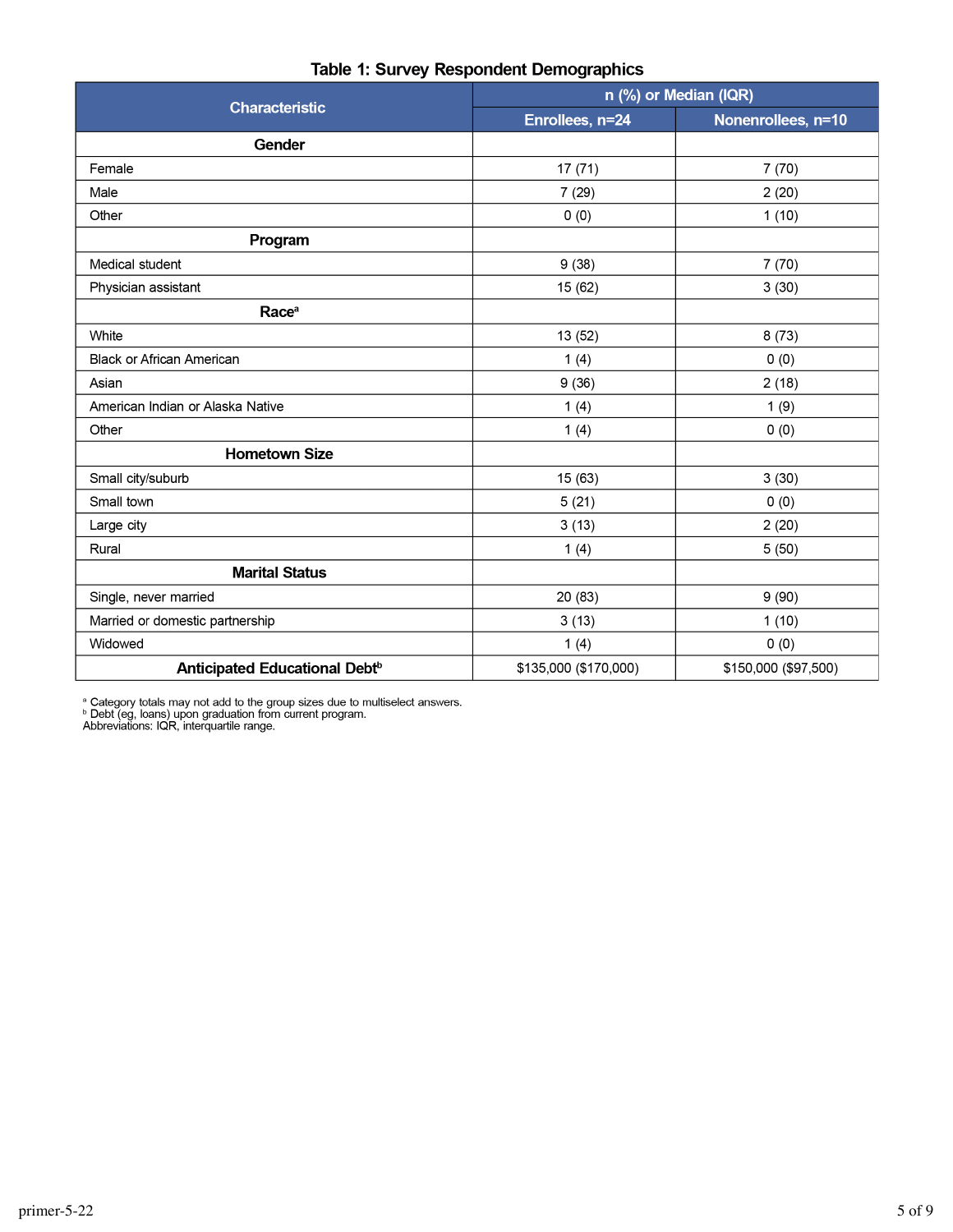|                                                                                             | Mean (SD)                    |                                 | Independent t Test <sup>c</sup> |         |
|---------------------------------------------------------------------------------------------|------------------------------|---------------------------------|---------------------------------|---------|
| <b>Survey Item</b>                                                                          | <b>Enrollees</b><br>$(n=24)$ | <b>Nonenrollees</b><br>$(n=10)$ | T                               | P Value |
| Interest in a career in primary care $(1 \text{ to } 7)^a$                                  | 4.92 (1.50)                  | 3.90(1.79)                      | 1.70                            | .099    |
| Attitudes toward primary care $(1 \text{ to } 5)^{6}$                                       |                              |                                 |                                 |         |
| 1 Primary care clinicians enjoy their work                                                  | 2.67(1.05)                   | 2.10(1.05)                      | 1.50                            | .143    |
| 2 Primary care clinicians incorporate procedures as part of their<br>patient care           | 4.63(0.50)                   | 4.50(0.71)                      | 0.59                            | .559    |
| 3 Primary care clinicians' work is complex and interesting                                  | 4.00(0.66)                   | 4.10(0.74)                      | $-0.39$                         | .700    |
| 4 Primary care specialties provide PCCs with enough income to live<br>well                  | 2.50(0.83)                   | 2.50(1.08)                      | 0.00                            | 1.000   |
| 5 Research-oriented students should probably not consider primary<br>care                   | 3.29(0.69)                   | 3.70(1.06)                      | $-1.34$                         | .191    |
| 6 Our healthcare system only works well with PCCs playing an<br>integral part               | 4.46 (0.66)                  | 4.60(0.52)                      | $-0.61$                         | .549    |
| 7 Research to improve health happens very often in primary care<br>settings                 | 3.75(0.94)                   | 3.90(0.88)                      | $-0.43$                         | .670    |
| 8 Primary care specialties require knowledge that a subspecialist<br>may not                | 3.71(0.86)                   | 3.60(0.84)                      | 0.34                            | .738    |
| <b>9</b> It is important to consider each patient in the context of his or her<br>family    | 4.58(0.50)                   | 4.50(0.53)                      | 0.43                            | .667    |
| 10 Knowledge of family interactions is important in treating individual<br>pts.             | 3.71(0.69)                   | 4.10(0.74)                      | $-1.48$                         | .149    |
| 11 PCCs provide only a small fraction of all health care delivered in<br>the United States. | 3.88(0.68)                   | 4.10 (0.88)                     | $-0.81$                         | .425    |

#### Table 2: Precourse Questionnaire Response Comparison

<sup>a</sup> Interest in primary care career was evaluated on 1 to 7 scale, with 1 lowest and 7 highest.<br><sup>b</sup> Agreement with survey items was evaluated on a 1 to 5 scale: strongly disagree, disagree, unsure, agree, and strongly agre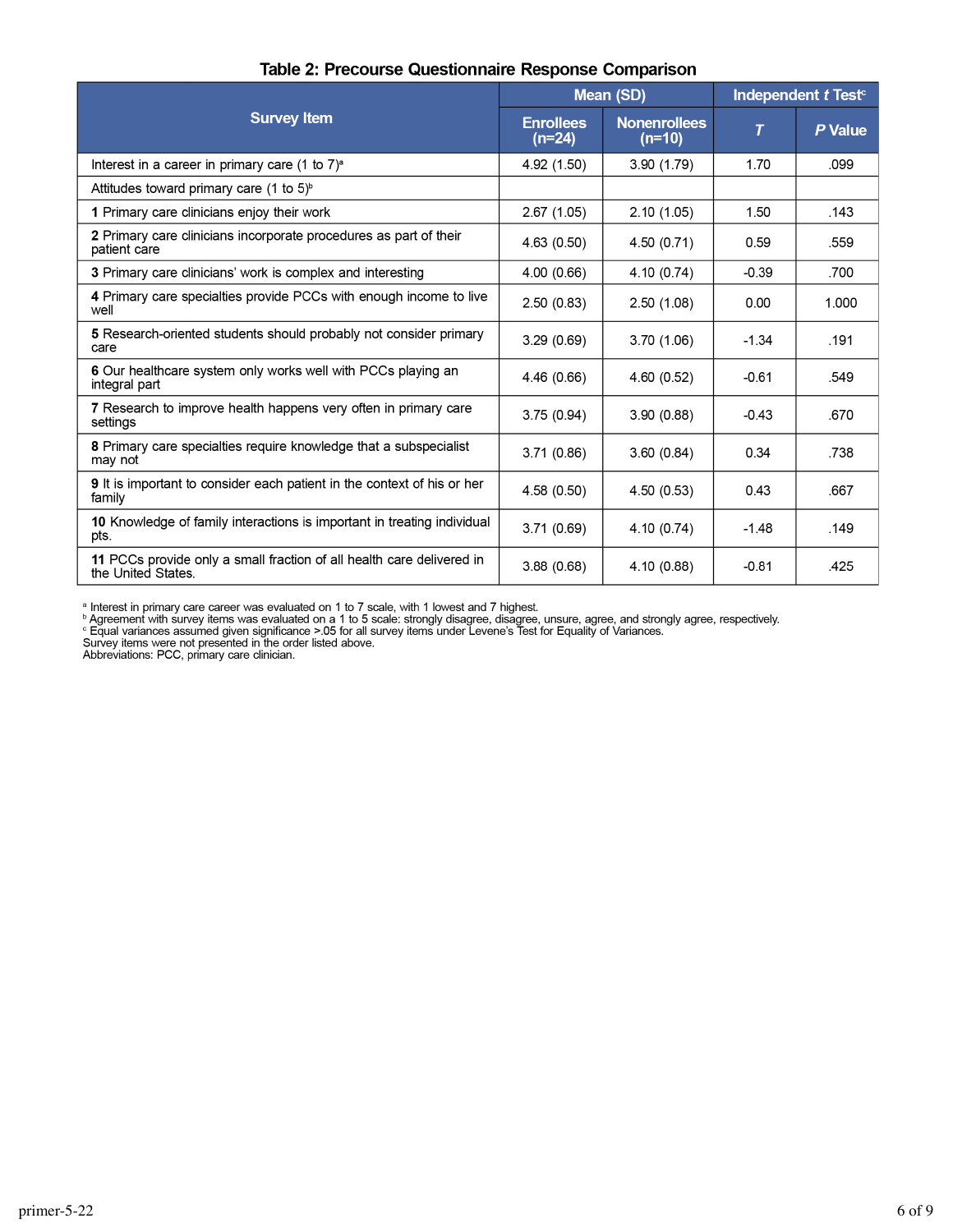|                                                                                             | Adjusted Mean (SE) [95% CI] <sup>a</sup> |                                 | <b>One-way ANCOVA</b>       |                   |                      |
|---------------------------------------------------------------------------------------------|------------------------------------------|---------------------------------|-----------------------------|-------------------|----------------------|
| <b>Survey Item</b>                                                                          | <b>Enrollees</b><br>$(n=24)$             | <b>Nonenrollees</b><br>$(n=10)$ | Mean $\Delta$<br>$(E - NE)$ | F<br><b>Score</b> | P Value <sup>b</sup> |
| Interest in a career in primary care $(1-7)^c$                                              | 5.50(0.17)<br>$[5.16 - 5.84]$            | 4.49 (0.27)<br>$[3.94 - 5.05]$  | 1.01                        | 9.22              | .005                 |
| Attitudes toward primary care (1-5) <sup>d</sup>                                            |                                          |                                 |                             |                   |                      |
| 1 Primary care clinicians enjoy their work                                                  | 4.69(0.10)<br>$[4.49 - 4.88]$            | 3.76(0.15)<br>$[3.45 - 4.07]$   | 0.93                        | 25.20             | < 0.01               |
| 2 Primary care clinicians incorporate procedures as<br>part of their patient care           | 4.72 (0.09)<br>$[4.53 - 4.91]$           | 3.97(0.15)<br>$[3.67 - 4.28]$   | 0.75                        | 16.80             | < 0.001              |
| 3 Primary care clinicians' work is complex and<br>interesting                               | 4.27(0.12)<br>$[4.03 - 4.51]$            | 3.45(0.19)<br>$[3.06 - 3.84]$   | 0.82                        | 12.47             | .001                 |
| 4 Primary care specialties provide PCCs with<br>enough income to live well                  | 4.66(0.12)<br>$[4.41 - 4.91]$            | 3.82(0.20)<br>$[3.42 \ 4.22]$   | 0.84                        | 12.17             | .002                 |
| 5 Research-oriented students should probably not<br>consider primary care                   | 1.96(0.16)<br>$[1.63 - 2.29]$            | 2.50(0.26)<br>$[1.98 - 3.03]$   | $-0.54$                     | 3.02              | .093                 |
| 6 Our health care system only works well with<br>PCCs playing an integral part              | 4.86(0.07)<br>$[4.72 - 4.99]$            | 4.65(0.10)<br>[4.43-4.86]       | 0.21                        | 2.80              | .105                 |
| 7 Research to improve health happens very often<br>in primary care settings                 | 4.08(0.19)<br>$[3.70 - 4.46]$            | 3.52(0.30)<br>$[2.91 - 4.13]$   | 0.56                        | 2.36              | .135                 |
| 8 Primary care specialties require knowledge that a<br>subspecialist may not                | 4.32(0.18)<br>$[3.95 - 4.68]$            | 3.95(0.28)<br>$[3.36 - 4.53]$   | 0.37                        | 1.15              | .345                 |
| 9 It is important to consider each patient in the<br>context of his or her family           | 4.75 (0.09)<br>$[4.57 - 4.94]$           | 4.59(0.15)<br>$[4.29 - 4.89]$   | 0.16                        | 0.85              | .365                 |
| 10 Knowledge of family interactions is important in<br>treating individual pts.             | 4.68 (0.09)<br>$[4.51 - 4.86]$           | 4.56(0.14)<br>$[4.28 - 4.85]$   | 0.12                        | 0.48              | .495                 |
| 11 PCCs provide only a small fraction of all health<br>care delivered in the United States. | 1.96(0.19)<br>$[1.57 - 2.36]$            | 1.99(0.31)<br>$[1.35 - 2.63]$   | $-0.02$                     | < 0.01            | .951                 |

#### **Table 3: Postcourse Questionnaire Outcomes**

a Covariates in the model are evaluated at the following values: gender 0.76 (male 0, female 1), program 0.47 (PA 0, MD 1), and precourse baseline scores (varies). » P values are based on the linearly independent pairwise comparisons among the estimated marginal means.

c Interest in primary care career was evaluated on 1 to 7 scale with 1 lowest and 7 highest.

d Agreement with survey items was evaluated on a 1 to 5 scale: strongly disagree, disagree, unsure, agree, and strongly agree, respectively.

Abbreviation: PCC, primary care clinician.

#### Acknowledgments

The authors thank the Stanford Division of Primary Care and Population Health administrators, Kim Osborn and Cicily Chirayath, for their continuous logistical support during the execution of this course. They also thank the multiple faculty, residents, and patient partners who graciously volunteered their time to engage learners, as well as Amy Rohman from Bayer HealthCare Pharma for supplying several anatomical models and IUD placebo inserters.

\* Authors Crystal Lin, Jimmy Zheng, and Vinita Shivakumar contributed equally to this work.

**Presentation:** The results of this paper were presented at the Society of Teachers of Family Medicine (STFM) Conference on Medical Student Education, January 31, 2020, in Portland, Oregon.

### Corresponding Author

Tamara Montacute, MD, MPH

Division of Primary Care and Population Health, Department of Medicine, Stanford University School of Medicine, 211 Quarry Rd Ste 405, MC 5985, Palo Alto, CA 94304.

tamaram@stanford.edu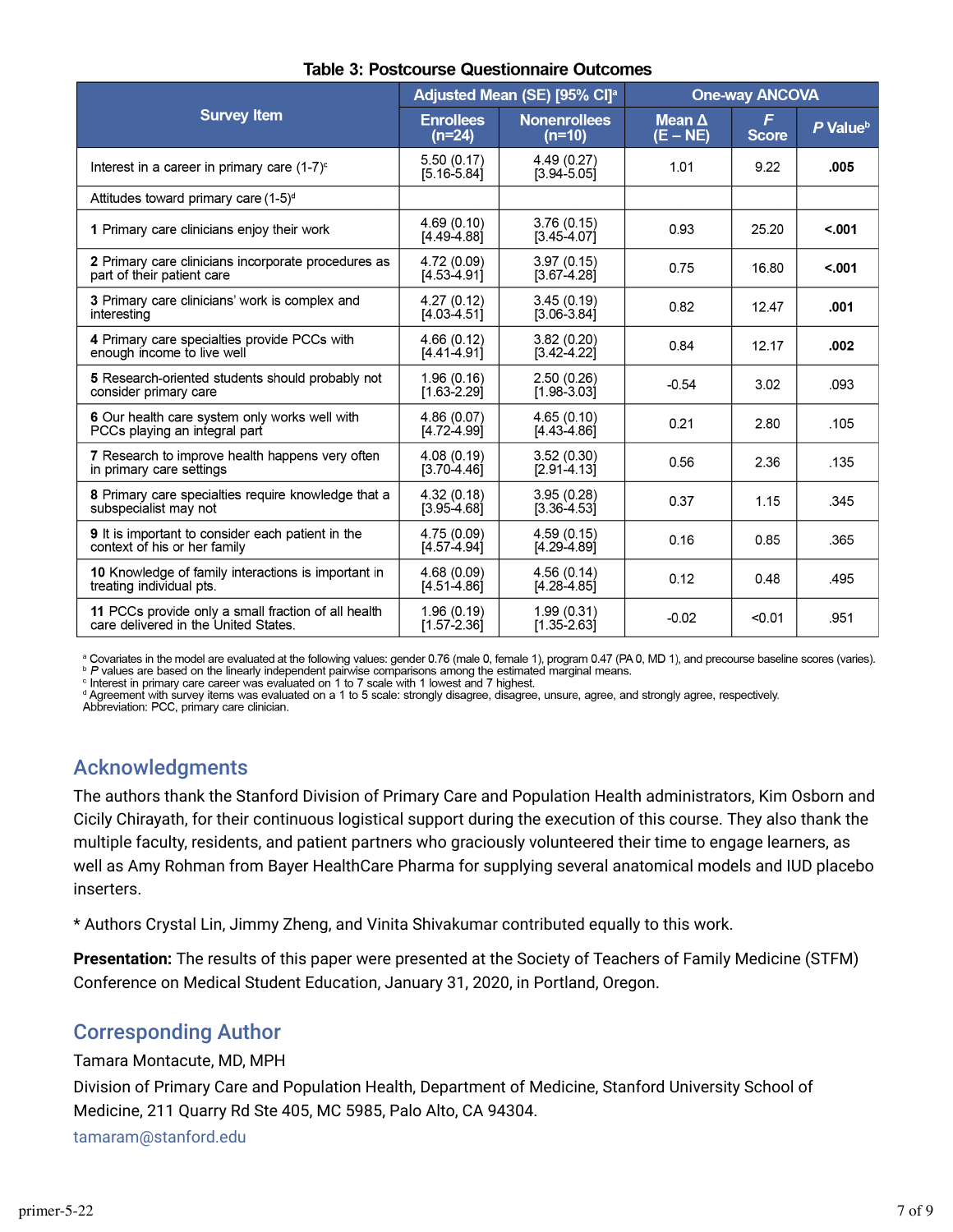### **Author Affiliations**

Crystal Lin, MS\* - Stanford University School of Medicine, Stanford, CA Jimmy Zheng, BS\* - Stanford University School of Medicine, Stanford, CA Vinita Shivakumar, BS\* - Stanford University School of Medicine, Stanford, CA Erika Schillinger, MD - Division of Primary Care and Population Health, Department of Medicine, Stanford University School of Medicine, Palo Alto, CA Tracy A. Rydel, MD - Division of Primary Care and Population Health, Department of Medicine, Stanford

University School of Medicine, Stanford, CA

Tamara Montacute, MD, MPH - Division of Primary Care and Population Health, Department of Medicine, Stanford University School of Medicine, Stanford, CA

### References

- 1. Association of American Medical Colleges. The complexities of physician supply and demand: projections from 2018 to 2033. Published June 2020. Accessed on March 4, 2021. https://www.aamc.org/system/files/2020-06/stratcomm-aamc-physician-workforce-projectionsjune-2020.pdf
- 2. National Commission on Certification of Physician Assistants. 2018 Statistical Profile of Certified Physician Assistants. Johns Creek, GA: National Commission on Certification of Physician Assistants; 2019. Accessed March 4, 2021. https://prodcmsstoragesa.blob.core.windows.net/uploads/files /2018StatisticalProfileofCertifiedPhysicianAssistants.pdf
- 3. Hooker RS, Cawley JF, Everett CM. Predictive modeling the physician assistant supply: 2010-2025. Public Health Rep. 2011;126(5):708-716. doi:10.1177/003335491112600513
- 4. Newton DA, Grayson MS. Trends in career choice by US medical school graduates. JAMA. 2003;290(9):1179-1182. doi:10.1001/jama.290.9.1179
- 5. Phillips JP, Wendling A, Bentley A, Marsee R, Morley CP. Trends in US medical school contributions to the family physician workforce: 2018 update from the American academy of family physicians. Fam Med. 2019;51(3):241-250. doi:10.22454/FamMed.2019.395617
- 6. Messinger CJ, Hafler J, Khan AM, Long T. Recent trends in primary care interest and career choices among medical students at an academic medical institution. Teach Learn Med. 2017;29(1):42-51. doi:10.1080/10401334.2016.1206825
- 7. Petterson S, McNellis R, Klink K, Meyers D, Bazemore A. The State of Primary Care in the United States: A Chartbook of Facts and Statistics. Published January 2018. Accessed March 13, 2021. https://www.graham-center.org/content/dam/rgc/documents/publications-reports/reports /PrimaryCareChartbook.pdf
- 8. Tough A, Knowles MS. Andragogy in action: applying modern principles of adult learning. J Higher Educ. 1985;56(6):707. doi:10.2307/1981081
- 9. Indyk D, Deen D, Fornari A, Santos MT, Lu W-H, Rucker L. The influence of longitudinal mentoring on medical student selection of primary care residencies. BMC Med Educ. 2011;11(1):27. doi:10.1186/1472-6920-11-27
- 10. Agarwal A, Wong S, Sarfaty S, Devaiah A, Hirsch AE. Elective courses for medical students during the preclinical curriculum: a systematic review and evaluation. Med Educ Online. 2015;20(1):26615. doi:10.3402/meo.v20.26615
- 11. Lin C, Zheng J, Shivakumar V, Schillinger E, Rydel T, Montacute, TK. "Primary Care Defined: Perspectives and Procedures" Course Curriculum. STFM Resource Library. March 1, 2021. Accessed June 23, 2021. https://resourcelibrary.stfm.org/viewdocument/primary-care-definedperspectives?CommunityKey=2751b51d-483f-45e2-81de-4faced0a290a&tab=librarydocuments